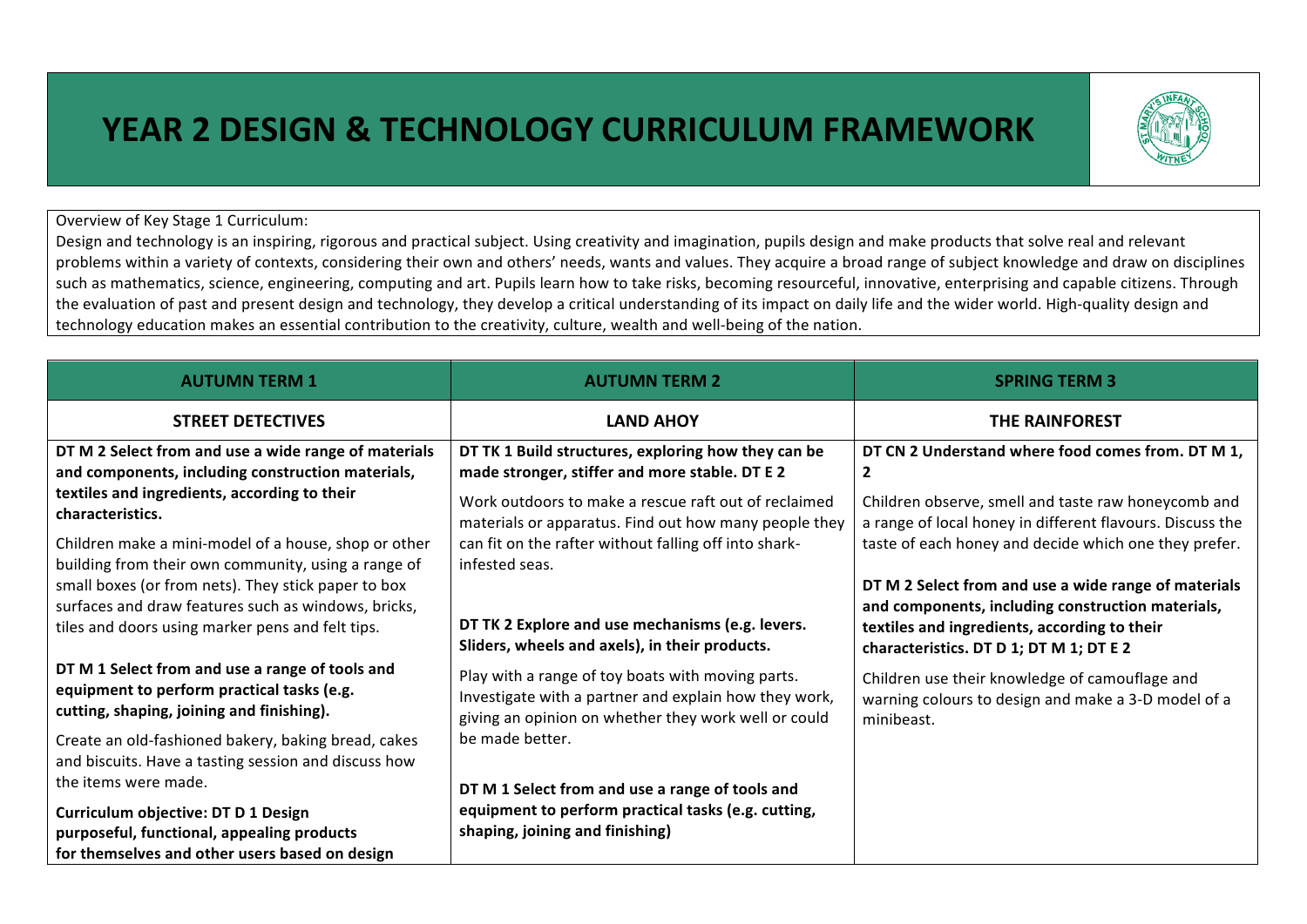| criteria.<br>Children make a variety of signs that could be placed<br>around the local community to help people remember<br>and inform them to take care of it.                                                                                                                                                                                                                                                                                                                                                                                                                                                                                                                                                                         | We find out about lighthouses, looking at examples<br>from Grace Darling's time and modern lighthouses of<br>today. They make their own lighthouse to steer ships<br>away from rocky cliffs and dangerous coves using<br>simple circuits to make them light up.<br>DT E 2 Evaluate their ideas and products against design<br>criteria<br>Help to make a maritime museum in the classroom<br>displaying all the artefacts made throughout the<br>project.                                                                                                                                                                                                                                                                             |                                                                                                                                                                                                                                                                                                                                                                                                                                                                                                                                                                                                                                                                                                                                       |
|-----------------------------------------------------------------------------------------------------------------------------------------------------------------------------------------------------------------------------------------------------------------------------------------------------------------------------------------------------------------------------------------------------------------------------------------------------------------------------------------------------------------------------------------------------------------------------------------------------------------------------------------------------------------------------------------------------------------------------------------|---------------------------------------------------------------------------------------------------------------------------------------------------------------------------------------------------------------------------------------------------------------------------------------------------------------------------------------------------------------------------------------------------------------------------------------------------------------------------------------------------------------------------------------------------------------------------------------------------------------------------------------------------------------------------------------------------------------------------------------|---------------------------------------------------------------------------------------------------------------------------------------------------------------------------------------------------------------------------------------------------------------------------------------------------------------------------------------------------------------------------------------------------------------------------------------------------------------------------------------------------------------------------------------------------------------------------------------------------------------------------------------------------------------------------------------------------------------------------------------|
| <b>SPRING TERM 4</b>                                                                                                                                                                                                                                                                                                                                                                                                                                                                                                                                                                                                                                                                                                                    | <b>SUMMER TERM 5</b>                                                                                                                                                                                                                                                                                                                                                                                                                                                                                                                                                                                                                                                                                                                  | <b>SUMMER TERM 6</b>                                                                                                                                                                                                                                                                                                                                                                                                                                                                                                                                                                                                                                                                                                                  |
| <b>SCENTED GARDEN</b>                                                                                                                                                                                                                                                                                                                                                                                                                                                                                                                                                                                                                                                                                                                   | <b>MUCK, MESS AND MIXTURES</b>                                                                                                                                                                                                                                                                                                                                                                                                                                                                                                                                                                                                                                                                                                        | <b>TOWERS, TUNNELS AND TURRETS</b>                                                                                                                                                                                                                                                                                                                                                                                                                                                                                                                                                                                                                                                                                                    |
| DT M 1 Select from and use a range of tools and<br>equipment to perform practical tasks.<br>Play, explore and experiment in an outdoor 'mud<br>kitchen'. Use a range of kitchen utensils to grind, mix<br>and colour mud, adding other garden ingredients such<br>as gravel, leaves, berries and water to their<br>concoctions.<br>DT M 2 Select from and use a wide range of materials<br>and components, including construction materials,<br>textiles and ingredients, according to their<br>characteristics<br>Participate in making scented play dough. Use a range<br>of scents such as lavender, basil, rose oil and mint tea<br>to add to the dough mix.<br>DT E 2 Evaluate their ideas and products against<br>design criteria | DT M 2 Select from and use a wide range of<br>materials and components, including construction<br>materials, textiles and ingredients, according to their<br>characteristics.<br>Children follow a recipe that involves melting<br>ingredients to combine them, such as flapjacks or<br>marshmallow crispy cakes. They predict which<br>ingredients will melt and how the mixture will change<br>when heated and then cooled.<br>DT E 1 Explore and evaluate a range of existing<br>products.<br>Children taste a range of food and drink from around<br>the world and describe the flavours. Express an opinion<br>on the different foods, recording key words to describe<br>each one.<br>DT CN 2 Understand where food comes from. | DT M 2 Select from and use a wide range of materials<br>and components, including construction materials,<br>textiles and ingredients, according to their<br>characteristics<br>Build a model castle using construction materials or<br>other recycles materials. Decorate the castle adding<br>some typical castle features<br>DT TK 1 Build structures, exploring how they can be<br>made stronger, stiffer and more stable<br>Build a new tower for Rapunzel using a variety of<br>construction materials. Explore different ways to make<br>the tower secure using bases of different shapes and<br>sizes.<br>DT E 1 Explore and evaluate and range of existing<br>products<br>DT D 1 Design purposeful, functional and appealing |
|                                                                                                                                                                                                                                                                                                                                                                                                                                                                                                                                                                                                                                                                                                                                         | Children sort a range of foods in different ways to show                                                                                                                                                                                                                                                                                                                                                                                                                                                                                                                                                                                                                                                                              | products for themselves and other users based on                                                                                                                                                                                                                                                                                                                                                                                                                                                                                                                                                                                                                                                                                      |